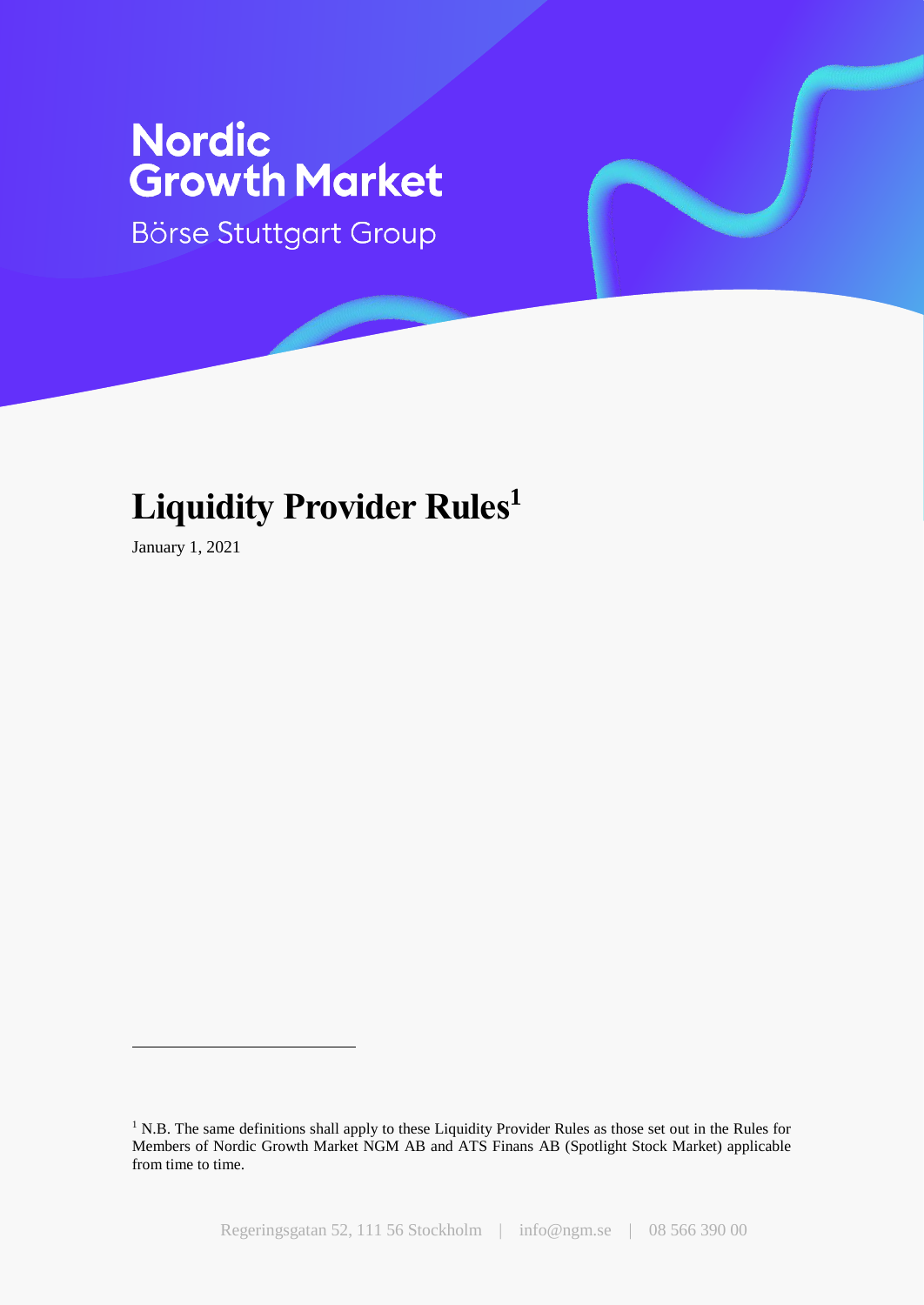

*In accordance with section 3.9 in Rules for Members of Nordic Growth Market NGM AB and ATS Finans AB (Spotlight Stock Market), a Member acting as a Liquidity Provider must comply with the requirements set out in these Liquidity Provider Rules.* 

*These Liquidity Provider Rules enter into force on January 1, 2021.*

## **1 General provisions**

These Liquidity Provider Rules shall be applicable for all financial instruments in which the Member is a Liquidity Provider.

A Liquidity Provider must be a Member of the Exchange. Subject to sections 3.9.5-3.9.6 of the Member Rules, a Member may however, following approval by the Exchange, permit an investment firm client to act as a Liquidity Provider. A Member which is trading on behalf of an investment firm client that is acting as a Liquidity Provider shall be responsible for ensuring the investment firm's compliance with sections 3.9.1-3.9.4 of the Member Rules. The Member shall be responsible for the investment firm client's compliance with these Liquidity Provider Rules.

A Liquidity Provider is obligated to (i) carry out surveillance of, (ii) ensure compliance with, and (iii) facilitate the possibility for the Exchange of auditing the Liquidity Provider's liquidity provisioning activities.

A Liquidity Provider is required to provide information on, when placing an order, whether or not the order is part of a liquidity provision activity.

For the avoidance of doubt, the Liquidity Provider shall under no circumstances provide liquidity during less than 50 per cent of Continuous Trading, as defined in the Member Rules, calculated on a monthly basis.

## **2 Liquidity provisioning obligations**

#### **2.1 Main Regulated**

For financial instruments admitted to trading on Main Regulated, the Liquidity Provider shall apply the following requirements with respect to volume, presence and Spread.

The Liquidity Provider shall, for each financial instrument, provide bid order and sell order respectively amounting to not less than SEK 10,000 per order.

The Liquidity Provider shall provide orders during the Call Auction and during not less than 85 per cent of Continuous Trading.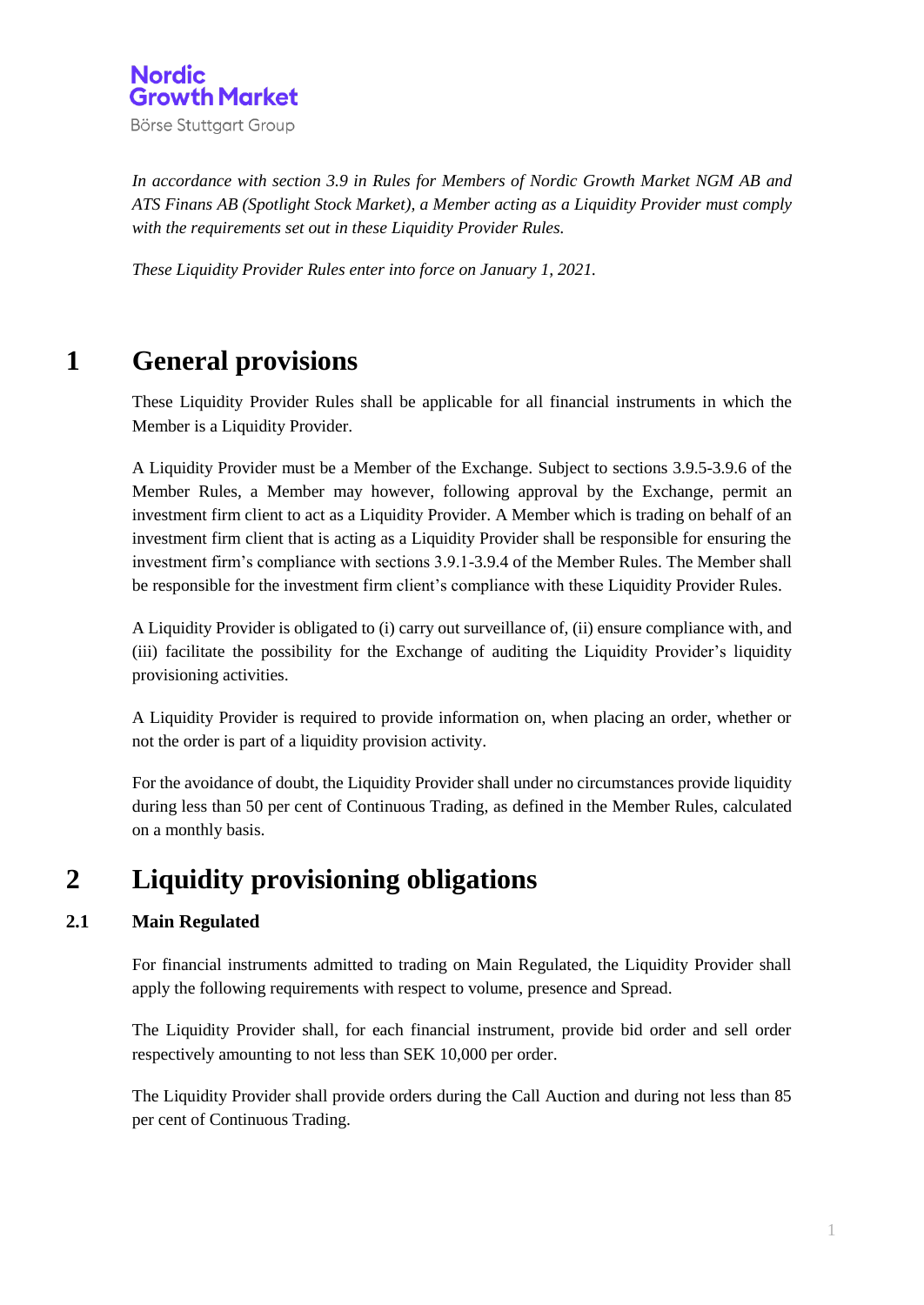

Börse Stuttgart Group

The bid order and sell order which are placed from time to time shall not deviate from each other by more than four (4) per cent calculated from the Liquidity Provider's sell order. However, for financial instruments for which the last Trade amounts to less than SEK 1.00 but not less than SEK 0.5, the Spread shall not exceed SEK 0.05; and for financial instruments for which the last Trade amounts to less than SEK 0.5, the Spread shall not exceed SEK 0.04.

Following approval by the Exchange, for financial instruments admitted to trading on Nordic AIF, the Liquidity Provider may apply other requirements than those set out above.

#### **2.2 Nordic SME and Spotlight Stock Market**

For financial instruments listed on Nordic SME, the Liquidity Provider shall either apply the requirements set out in option 1 or in option 2 below.

For financial instruments listed on Spotlight Stock Market, the Liquidity Provider shall apply the requirements set out in option 2 below.

#### 2.2.1 Option 1

The Liquidity Provider shall, for each financial instrument, provide bid order and sell order respectively amounting to not less than SEK 10,000 per order.

The Liquidity Provider shall provide orders during the Call Auction and during not less than 85 per cent of Continuous Trading.

The bid order and sell order which are placed from time to time shall not deviate from each other by more than eight (8) per cent calculated from the Liquidity Provider's sell order. However, for financial instruments for which the last Trade amounts to less than SEK 1.00 but not less than SEK 0.5, the Spread shall not exceed SEK 0.05; and for financial instruments for which the last Trade amounts to less than SEK 0.5, the Spread shall not exceed SEK 0.04.

#### 2.2.2 Option 2

The Liquidity Provider shall, for each financial instrument, provide bid order and sell order respectively amounting to not less than SEK 5,000 per order.

The Liquidity Provider shall provide orders during the Call Auction and during not less than 85 per cent of Continuous Trading.

The bid order and sell order which are placed from time to time shall not deviate from each other by more than six (6) per cent calculated from the Liquidity Provider's sell order. However, for financial instruments for which the last Trade amounts to less than SEK 1.00 but not less than SEK 0.5, the Spread shall not exceed SEK 0.05; and for financial instruments for which the last Trade amounts to less than SEK 0.5, the Spread shall not exceed SEK 0.04.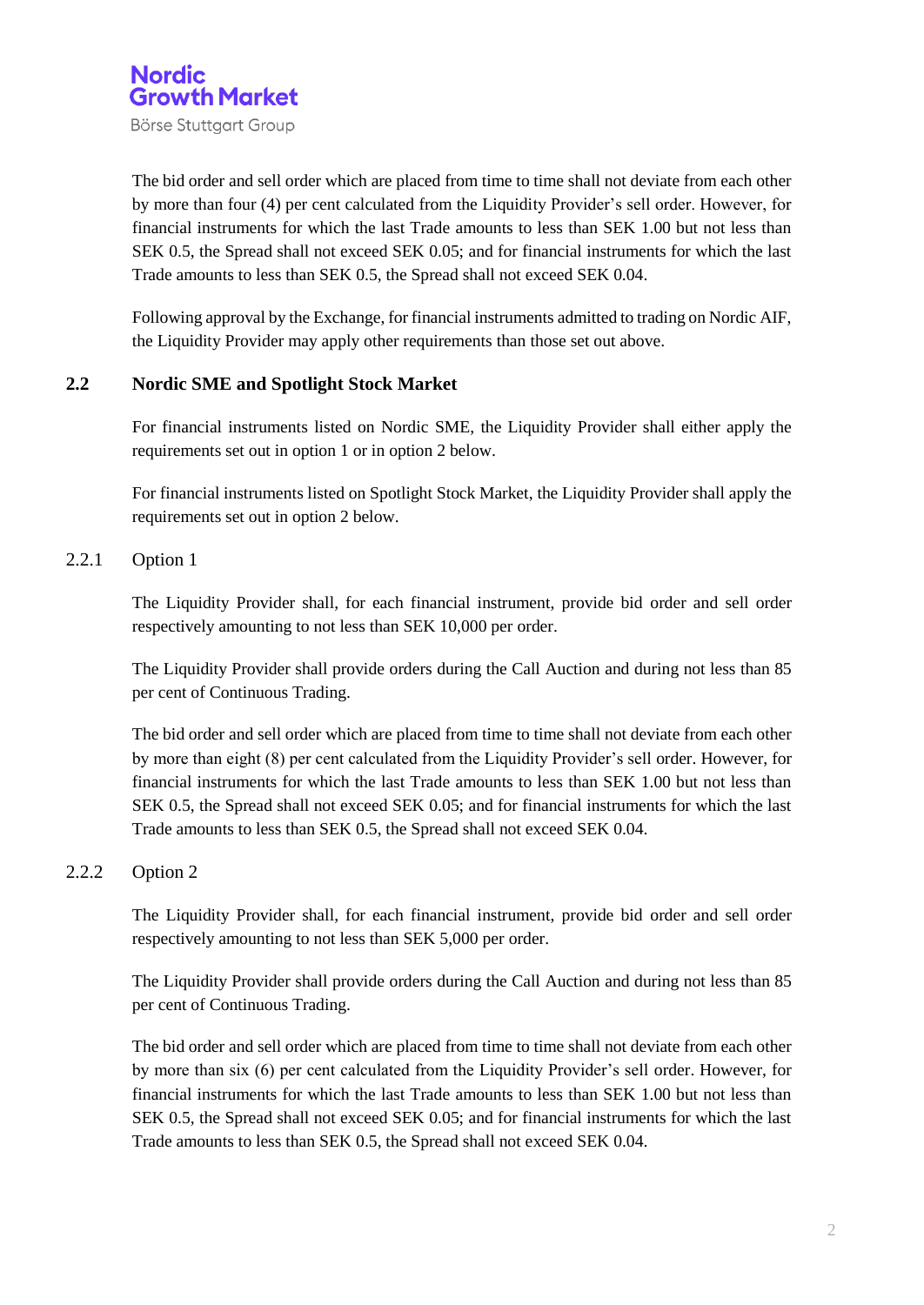#### **2.3 Exceptional Circumstances, Stressed Market Conditions, Market Making Schemes and Volatile Markets**

#### 2.3.1 Exceptional Circumstances

As set out in section 3.12.1 of the Member Rules, the Exchange shall through a Market Notice make public the occurrence of Exceptional Circumstances pursuant to article 4 of Commission Delegated Regulation (EU) 2017/578 of 13 June 2016 specifying the requirements on market making agreements and schemes, as well as the resumption of normal trading after the Exceptional Circumstances have ceased to exist. During the occurrence of Exceptional Circumstances Liquidity Providers shall not be obliged to provide liquidity in accordance with section 3.9 of the Member Rules.

#### 2.3.2 Stressed Market Conditions

As set out in section 3.12.2 of the Member Rules, the Exchange shall, where necessary, through a Market Notice make public the occurrence of Stressed Market Conditions pursuant to article 6 of Commission Delegated Regulation (EU) 2017/578 of 13 June 2016 specifying the requirements on market making agreements and schemes.

Stressed Market Conditions shall be deemed to exist in the following cases:

- $\triangleright$  Immediately and automatically following the resumption of trading, for the rest of the trading day, after a volatility interruption (i.e. a circuit breaker); or
- where the Exchange, at its own discretion, determines that Stressed Market Conditions exists.
- 2.3.3 Market Making Schemes

The Exchange may grant Liquidity Providers incentives for providing liquidity in case of Stressed Market Conditions. Such incentives, which are exclusively applicable for Liquid Equities, are set out in the Market making scheme, **Appendix I**.

#### 2.3.4 Volatile markets – temporary Spread requirements during volatile markets

The Liquidity Provider may deviate from the spread requirements set out above during volatile markets and subject to consultation with the Exchange's market surveillance department.

Volatile markets shall be deemed to exist, where

- (i) the price of the last Trade for a share deviates by more than ten (10) per cent for Main Regulated and twenty (20) per cent for Nordic SME and Spotlight Stock Market from the closing price of the previous Trading Day; or
- (ii) the price difference in a share during a Trading Day exceeds ten (10) per cent for Main Regulated and twenty (20) per cent for Nordic SME and Spotlight Stock Market.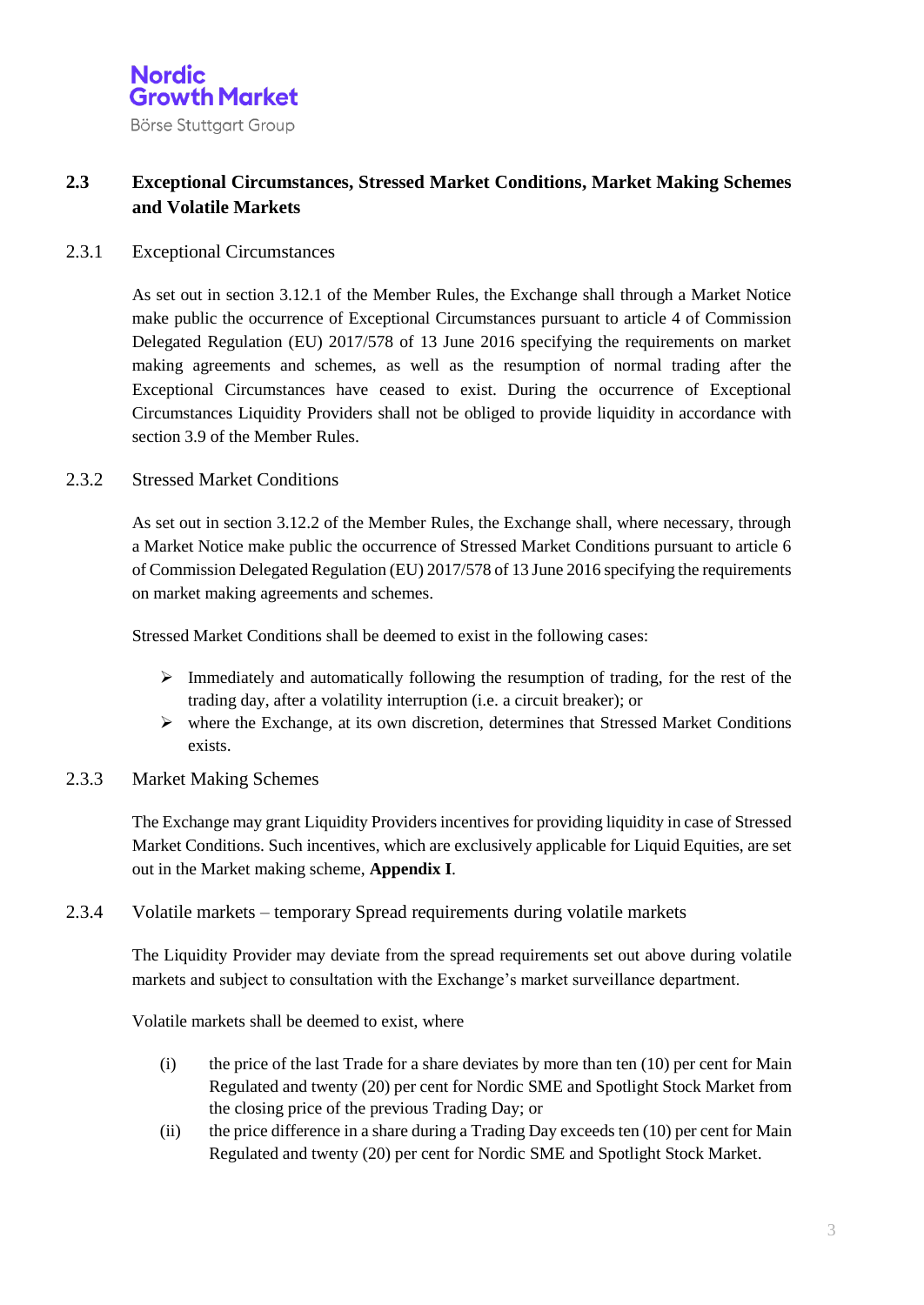

During such volatile markets, the bid quotes and sell quotes which are quoted from time to time shall not deviate from each other by more than

- (i) eight (8) per cent for Main Regulated,
- (ii) sixteen (16) per cent, for Liquidity Providers on Nordic SME applying option 1 above, and
- (iii) twelve (12) per cent for Liquidity Providers on Nordic SME and Spotlight Stock Market applying option 2 above.

The Spread requirements set out above shall be calculated from the Liquidity Provider's sell quote. Before implementing such a Spread, the Liquidity Provider shall notify the Exchange's market surveillance department.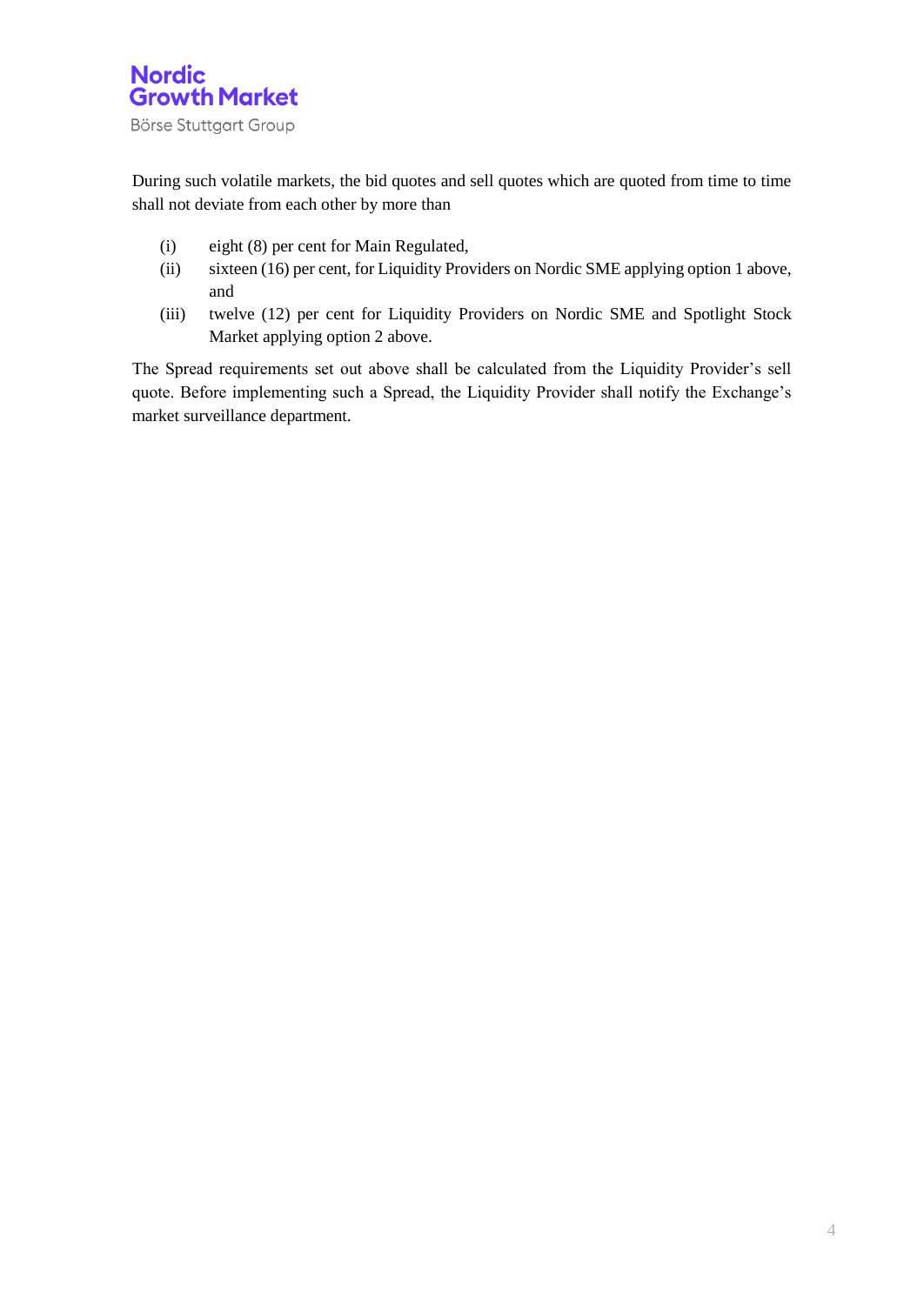## **Appendix I – Market Making Scheme**

#### **General provisions**

The Exchange is required to have in place Market making schemes for shares and exchange traded funds for which there is a liquid market, i.e. for Liquid Equities and ETF's. The Market Making Schemes shall describe the incentives available to Members, as well as the requirements that must be met in terms of presence, size and spread, in order to take part of the incentives.

The incentives set out in this Market Making Scheme shall only apply if all criteria below are fulfilled;

- (i) where the Exchange has identified and made public the occurrence of Stressed Market Conditions, and
- (ii) where a Liquidity Provider is pursuing a Market Making Strategy in shares and exchange traded funds for which there is a liquid market, i.e. for Liquid Equities and ETF's, as set out in **Appendix II**.

#### **Incentives – Financial incentives for providing liquidity**

Liquidity Providers that are present during ninety (90) per cent of the time during Stressed Market Conditions shall benefit from the below incentives, provided however that Liquidity Provider is pursuing a Market Making Strategy in Liquid Equities.

 $\triangleright$  The Liquidity Provider shall benefit from a rebate (discount) of ten (10) per cent on all orders placed and transactions executed during Stressed Market Conditions.